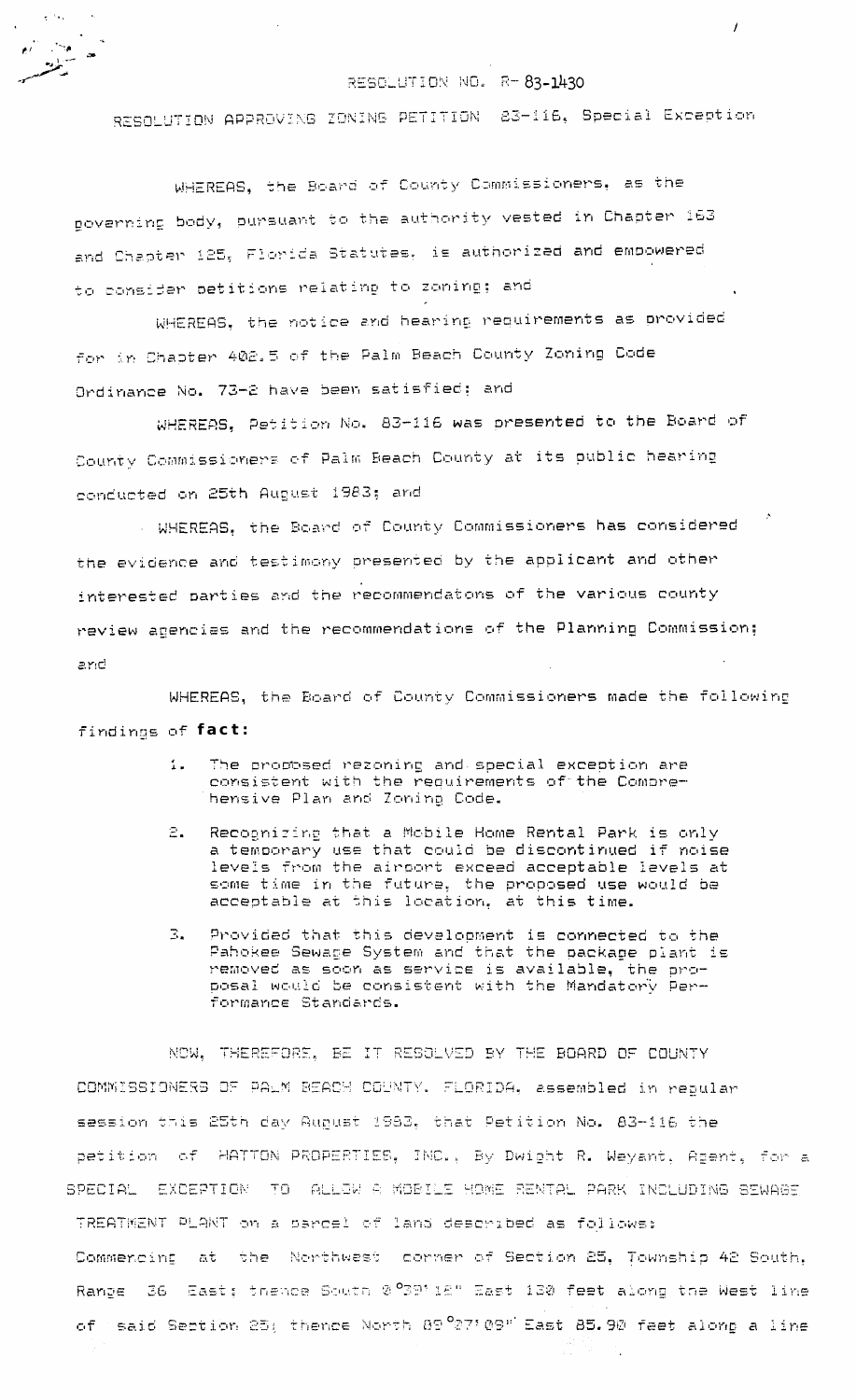$\Gamma^{\rm a}$  $-1$  $0 + 0$ ਾਂ  $\lnot\text{H} \quad \text{F0} \quad \lnot\text{H} \quad \text{H0}$  $\mathcal{F}_{\mathcal{M}}$ ម្ម Ű.  $\forall h \in$ ប្រព័ត៌<br>បំផុំ< ប្ ਰ ਆ Ē. -ID z D. 01 14 ch  $90-17$  $\neg$  ,  $\neg$ ់ក្រ 宋 中当 0 ្រុកគេ ខ្<br>មេសិកី 分づ 口 山  $\mathbf{B}$ 一体 一等  $c \vdash Q$  .  $\mathcal{M}_{\mathcal{C}}$  $\bullet$  C  $-1.19 - 10$ ੀ, 16 的一字件  $\mathbf{G}$ Ŵ.  $\mathbf{E}$ **Contract State** 了一点。  $\mathcal{A}_1 \rightarrow \mathcal{A}$  $\Omega$   $\Omega$ 中医方目  $TT$   $91$  $\sim$  0.0  $\,$  $\frac{1}{9} \times \frac{1}{6} \times$  $0.070$ 真真的权  $(2, 3)$  $\overline{5}$   $\overline{0}$   $\sim$   $\overline{9}$ a gina  $\sim$ 目印中期 かうりね 11.3 元 1  $\mathbf{L}$  $540 - 100 - 140$ かまうげ 用 的 白 15 専門会員 ÷. - 13. GL 排 对 相同  $\mathfrak{A}^{\mathfrak{t}}$ 重新了。  $\mathbb{Z}^n$  . The sets TT. 74 万花 雪 甘玉 **TS (1975)**  $-71^{\circ}$  $\mathcal{K} \mathbf{t}$  , and  $\mathbf{p} \mathbf{p} \rightarrow \mathbf{P}$  $\mathcal{L}^2 = 100$  $\mathcal{L}_{\mathrm{H}}$  $\sim 10$  $\pm$  - 0.00  $^\circ$  $\sim$ 

 $\pm$   $\pm$  $\blacksquare$  $D. O - 4$ 开开工  $\begin{array}{ccc} 1 & 1 & 1 \\ 1 & 1 & 1 \\ 1 & 1 & 1 & 1 \end{array}$  $\mathbb{U}$   $\mathbb{U}$  $H: \mathfrak{Y} \cap \mathfrak{Y}$ . Ũ. ី ក្ប  $3.91$  $\epsilon$ 六年 田  $90^\circ$  O  $\,$  He  $^{\prime\prime}$ ភ្នំ ភ្នំ ភ្នំ<br>សម្លាប់ Σ. Ē 11 O C オモ (生)賞  $20 - 10 - 17$ **d** 3  $\mathbf{r}$  where  $\mathbf{r}$ - 19 លក្ស៊  $\mathfrak{U}\subsetneq\mathfrak{W}$  $10.5...$ हों क **CF4** 女性性 n.  $\mathbb{R}$  $\sim 0.2$ **DENER**<br>DENER<br>DENER ōэ 쁘 일 을 ~J 2 0 取上 () فسو ी गान्स 小 电 重  $\mathbf{L}$  $91.0 \times$  $10 - 1 - 21$  $\mathfrak{n}$ : な 口 Ξ  $0 - h$ 雅 真 16  $\begin{array}{ccc} \mathbb{Z} & \mathbb{Z} & \mathbb{Z} \end{array}$ ਹੁੰ ਹਾਂ ਘ 明天 计 TE.  $U1$  O  $17 - 77$  $\overline{U}$   $\overline{W}$ Ť.  $\mathbf{E}(\mathbf{r},t)$  $\mathcal{F}^{\text{int}}_{\text{int}}$ Ä. ПĒ

 $\Gamma$ 

Ō.

÷,

ō.

 $\mathbb{R}^{2}$  :

 $\mathbf{c}^{\ast}$ 

 $\mathbf{p}(\mathbf{r})$ 

95<br>Vi

 $\epsilon$  s.

졾  $\mathbb{R}^{n+1}$  $\mathbb{S}^1$  $\Omega$  $\mathbf{H}$  $\mathbb{Z}$  $\boldsymbol{\omega}$  $\Omega$ . ហ  $\mathbb{E}$ U)  $\uparrow \rightarrow \uparrow$  $70^{\circ}$  $\Gamma$  $\{ \mathbf{r} \}$  $\mathbf{D}^{\top}$ ₹ m.  $\mathbf{f}$ O ω  $\Pi$ ्र m. ்ப  $L<sub>1</sub>$ comp. Q. ₹. - 7  $\overline{0}$  $\frac{10}{11}$ Ч. m n.  $\overline{\mathfrak{m}}$ Č. 3  $\mathbf{O}$  $\circ$ łП  $\mathbf{u}$ Ñ  $-1$  $\Omega$ rη  $-1$  $\mathbf{d}$  $-<sub>b</sub>$  $111$  $\vec{\omega}$  $\mathbf S$  $^{\rm \alpha}$  $ct$ ព្រ  $\mathbf{u}$  $\mathbb{J}$ 丂  $\frac{1}{2}$ total. m  $\boldsymbol{\Phi}$ 75  $\mathbf n$ TD.  $\mathbb{Z}^+$ ΩJ. Ź,  $\mathbf{L}$  $\Xi$ O. ंद m  $-1.$ Ō.  $\mathbf{L} \cdot \mathbf{J}$  . Ù.  $\mathbf{C}$ B.  $\mathbf{D}$  $\mathbf{m}$ n.  $\Omega$ . Ϊñ.  $\frac{Z}{D}$  $\mathbb{C}$ Ť ťл ID.  $\mathbf{G}$  $\mathbf{H}$  . tu.  $\boldsymbol{\Sigma}$  $\lceil \cdot \rceil$  $\mathbb{C}\mathbb{P}$ ТÓ. ū.  $\mathsf{m}$  $ct$ Ö.  $\mathcal{B}$ IJ.  $\mathbf{T}$  $\frac{0}{2}$  $\omega$ H.  $\sim 2$ **F9** ഗ  $\mathbf{u}$  $\equiv$ Ù. ILT.  $\mathbf{u}$ ū  $\mathbf{L}$  $\overline{ct}$ ū ίñ  $\bar{\mathbb{Z}}$ ற Ŵ.  $-t$  $\epsilon$  ).  $\mathbb{Z}^r$ Ş U 4  $\mathbf{u}$  $\frac{1}{2}$  $\mathsf{m}$ तं Ш.  $\overline{\mathfrak{h}}$  $\frac{10}{3}$  $\mathbf{O}$  $\mathbf{0}$  $\mathbf{H}$ ņт ct ≪ Ŵ,  $-1<sub>1</sub>$  $\tilde{\tilde{5}}$ m  $ct$  $\mathbf{H}$  $\mathfrak{A}% _{T}=\mathfrak{A}_{T}\!\left( a,b\right) ,\ \mathfrak{A}_{T}=C_{T}\!\left( a,b\right) ,$  $\mathbb{C} \mathcal{T}$  $\Gamma$  ).  $\overline{p}$  $\mathbbm{C}$  $\leq$  $\dot{\Omega}$  $\mathbf{D}$  $\mathbf{E}$  $\mathbf{u}$ th<br>C ٣Ť  $\bar{p}$ Ũ.  $\left\{ \cdot \right\}$  $\sim$  10 m  $\mathbf{H}$  $\mathbf{f}$ ា  $\mathbf{1}$ Ť  $\mathbf{r}$ منبو  $\bar{\mathbf{u}}$  $\overline{D}$  $\sim$ ŢU.  $\mathbf n$  $ct$ ID.  $\ddot{\phantom{1}}$ -ct ct.  $\circ$ Ω.  $\bar{\mathbf{F}}$  $\mathbf{T}$  $\Box$ Ŵ.  $-1.1$ 75  $\Omega$  $\epsilon$  $\mathfrak{m}$  $\sim$  $\mathbb{H}^{\perp}$ Л'n n. m  $\mathbf{U}$ IJ) - 60 ឃ 可  $\mathbf{C}$  $\mathbf{p}$ UJ. 41 m n.  $\Sigma$ in. - 10 Ù, n)  $-1$  $\mathbf{m}$ فسأ  $\frac{\Sigma}{10}$ Ēм.  $\mathbf{C}^{\mathbf{I}^{\star}}$ **R**<br>S Ωï. Ó  $\Box$  $\Xi$  $\mathbb{T}^r$ kt.  $\mathbf{p}_\mathrm{m}$  .  $\Pi$ O. ŢП.  $\mathfrak{m}$ Ŧ. ñ.  $-1$  $\subset$  $\pm$  4.  $\sim$  $\tau$ **U** ЧÌ.  $m$ ÷ý тý. Ė. ïО  $\boldsymbol{z}$  $\overline{\phantom{a}}$  $\mathbf{H}^{\mathbf{H}}$  $c<sub>F</sub>$ m  $\{f\}$  . m  $\Box\Gamma$ ģ. Đ m. ٣Ť  $\mathbf{a}$  $\Omega$  .  $1.2.$  $\pm$   $\pm$ D. IÙ.  $\tau$ h we  $\mathbb{C}^{\mathbb{C}}$  $\mathbf{1}$  $\mu$  ,  $\sigma$  $n_{\rm I}$ **U**  $\Gamma$  $-1$  $\mathbf{U}$  $\overline{\mathcal{A}}$  $\mathfrak{g}_1$  $\mathbf{u}$  $\mathbb{H}^{2}$  .  $\sim$  .  $\Gamma$  $\sim$ ں۔<br>ح  $\mathbf{H}$ ្មប ÙΩ.  $\overline{\mathbb{C}}$ fII ហ Ď. Ě  $\mathbf{1}$  and  $\mathbf{L}^{(1)}$  $\tau\tau$ **c**d- $\overline{1}1$ n. 용 肛门 m. Ù.  $\frac{0}{2}$  $\mathbf{C}$  $\mathbf{G}$ O.  $\sim$  $ct$  $\mathbf{C}^{\mathbf{F}}$  $\mathbb{T}$  $\mathbf{F}^{\mathbf{a},\mathbf{t}}$  $\Box$ -ct  $\mathbb{T}^r$ ≺ mh. D.  $\tau^{\pm}$ cf- $\mathbf{F}^{(k)}$  $\mathbb{Q}^{\prime}$  $\mathbf{U}$ pā.  $\overline{\mathfrak{m}}$  $\bar{p}$  $\bullet$ СT. E.  $\mathbb{R}$ m -ct<sup>-</sup>  $\mathbf{h}_\mathrm{I}$  $\frac{6}{2}$  $\mathbf{U}$  $\epsilon\pm$  $\Omega$  $\preceq$  $\Box$ T  $\tau\bar{\tau}$  $\tilde{p}$  $\Omega$ ťб.  $\neg\mathfrak{h}_\Gamma$  $\Box$  $\overline{\mathfrak{m}}$ τt  $\mathbf{C}$  $\bar{\mathbf{\Sigma}}$ Ú<br>J  $\Omega$ Ħ  $\bar{c}$ r  $\mathbf{p}_1$  $\mathbf{D}$  $\preceq$  $\frac{1}{\overline{D}}$  $\mathbb{B}$ 20  $\frac{1}{2}$  ,  $\mathcal{R}_i$  $\Omega$  $\mathbf{T}$ ņ. برء  $\Omega$ in. nз. ō з,  $\mathbf{0}$ юī  $\mathbf{T}$ Πł LΠ.  $\mathbf{P}$  .  $\mathbf{\hat{u}}$  $\sim$ استر  $\mathbf{\hat{p}}$  $\Omega_{\rm c}$ f.J ТÚ  $\mathbf{1}$  $\bar{\mathbf{p}}$ एंगे  $\mathbf{p}$ 웃  $\mathbf{p}_t$  $\mathbf{1} \mathbf{1} \mathbf{1}$  $\frac{1}{\sqrt{2}}$  $\overline{\mathfrak{m}}$  . ÷, ÷.  $\mathbf{f}_1$  $\mathbf{H}$ 3.  $\mathbf n$  $\tilde{\vec{r}}$ D. ŢД. Ż. ற  $\bullet$  $\cup$ m  $9\mathrm{J}$ ហ Б.  $1 - 1$  $\leq$ - 57 Ţн. ÈS. ्र<br>उ  $\tilde{\mathbf{N}}$  $\mathbf{O}$  $\upsilon$  $\mathbf{C}$  $\sim$ Ň.  $\mathbf{H}^{\mathbf{2}}$  . **Last**  $\overline{\mathfrak{m}}$  $\mathbf{r}$  $\mathcal{F}_{\mathcal{F}}$  $403$  $\mathfrak{f} \subset \mathfrak{g}$ Ō  $\bar{z}$  $+$ ñ ta<br>O  $1 -$ ÷h, 15.  $\mathbf{u}$  $\bar{c}$ فبنو  $\mathbf{C}$  $\mathbf{n}$ -ch diam.  $\mathbf{D}$ cŀ  $\mathbf{P}^{\mathcal{A}}$  .  $\gamma\gamma$ ia. IJ.  $\mathbf{J}$  $\mathbb{Z}^{\mathbb{C}}$  $\Pi$  $\Box.$ ហ  $\alpha$  $\neg$  $-<sub>h</sub>$  $F - 1$  $\mathbf{1},\mathbf{1}$  .  $\mathbf{r}$  . Σ 목 fU. xF  $\Omega$ ch O. ற  $\P$  $\mathbf{m}$  $\tau$  $\mathbb{C}^{\mathfrak{c}}$ Ŵ Ŵ ÜТ.  $\Gamma$  $\Box$ 5 ň.  $\mathbf U$  $-78$ m.  $\frac{9}{3}$  $\mathcal{C}^{\pm}$  $\cdot$ t  $\mathbf{m}$ Ġ. **ct** Ŵ  $\mathfrak n$  $\boldsymbol{\Sigma}$ نو<br>ج  $\tau$ O.  $\hat{\mathbf{u}}$  $\mathbf{O}$  $\frac{D}{L+1}$  $\mathbf{r}$ ID.  $\mathbf{B}^{\mathbf{A}}$  . ct.  $\mathbf{1} \mathbf{.} \mathbf{J}$  . **U** LT. 鸟  $\frac{0}{3}$  $\sim$ 3  $\mathbf{p},\mathbf{A}$  $\mathbf{P}^{\mathcal{A}}$ ם'<br>ד  $ct$  $\mathbf{I}$  $\mathbf n$  $\mathbf{H}$ en<br>B Ð  $\frac{1}{5}$  $-**h**$  $\mathbf D$  $\mathbf{I}$  $\sqrt{10}$  $\mathbf n$  $\mathbf n$  $\circ$ £. Ю €Ĥ فشو -51  $\mathbf n$ ∼ ゴ  $\mathbf{H}$  $\bar{\mathbf{r}}$ ÷÷ ្ម  $\prec$  $F$  $\Gamma$  $\mathbb{H}^2$  . 0 Ţ.  $\mathbf{R}$  $\Omega$  $\tau$ ਾਂ<br>ਤ  $\mathbf{D}$ fue.  $\mathbf n$  $\frac{1}{2}$ ā fý  $\mathfrak{I}$  $\mathbf{I}$  $\mathbf{O}$ m 유 m 祀  $\sim$ ГÚ.  $\mathbf{t}$  $\Omega$ -C) 15 n. m  $\mathbf{D}$ ň.  $\prec$ μ.  $\overline{0}$  $\mathbf D$  $\mathbf{m}$ **Auln**  $\Omega$ m. ×  $\tau$  $\mathbb{R}^2$ **NGL**  $\mathbb{Z}$ ĀJ Ŵ.  $\mathcal{A}$  $\mathbf G$  $\mathbb{R}$ ñ Ö  $-\mathbf{I}$ بسبه  $\bullet$ тō **DANG**  $-4.0$  $\mathbf{r}$ pa.  $\mathbf{u}$  $\mathcal{L}$ łО m  $\frac{1}{6}$ Ŵ  $\tau$  $\sim$  1  $\pmb{\tau}$  $\mathbb{Q}$  $\mathbf{D}_{\mathrm{c}}$  $\mathbf m$  $\overline{\mathbf{u}}$  $\frac{1}{2}$ Nor Đ. k. fr  $\mathbf{U}$  $\ddot{\tau}$  $\vec{r}$  $\Gamma$  $ct$  $\Box$ 言则  $\mathbf{D}$  $\mathbb{D}^*$ 昵 ٣. ΠJ  $\sim 2.5$ Ю,  $48a$  $\mathcal{C}^{(k)}$  $\frac{1}{2}$  . U)  $\mathbf{p}_1$ 升 O  $\mathbf{C}$  $\frac{1}{2}$  $\mathcal{S}_{\mathbf{0}}$ ு  $\mathbf{r}$  $\sim 10$  $\mathbb{R}^2$  $-+$  $\mathfrak{A}^{\mathfrak{p}}$  $\sim$   $\sim$  $\mathbf{1} \mathbf{1}$  . mg. فساق  $\rightarrow$  $\mathbb{H}^4$  $\mathfrak{m}$  $40^{\circ}$ ïц. Ξī.  $\overline{\mathbb{J}}^*$  $\mathbf{r}$  $\frac{9}{5}$  $\frac{1}{\sqrt{3}}$  $\overline{D}$  $\mathcal{T}$ Ŵ  $\mu$  . ω  $\mathbf U$  $\mathbf{1}\mathbf{0}$ KI.  $\mathbb{H}^+$ - IJ  $\frac{1}{2}$  $\mathbb Z$ -91 m កំ EJ.  $\cdot$  $\overline{m}$  $\mathbf{C}$  $\blacktriangle$  $\mathbf{u}$  $\overline{5}$  $\mathbb Z$  $\mathbf{p}$  $\overline{D}$ Ñ.  $\ddot{\circ}$  $1.3$  . U m  $\mu$  . -ro -6.  $\sim 10$  $\epsilon+$ ហ  $\infty$ m  $\mathbf{I}^{\perp\bullet}$  . O  $\mathbf{G}(\mathbf{r})$  $\mathbf{I}$  $\sim 1$ ÷ř,  $\mathbf{C}$ ÷, 17,  $\mathbf{G}$  $\mathbf{h}$  $\mathbb{C}^1$  $\equiv$ D) Ù. ਨੇ  $\Pi$ ct.  $\mathbf{T}_\mathrm{d}$  $\mathbf{B}$ w  $\mathbf{u}$ 3,4  $\subset$  $\sim$ ÷Ō. Ξ  $\mathbb{C}\Gamma$  $\mathbb{C}^r$ Ŵ ÌЛ.  $\mathbf{m}$ Ū.  $-11$  $\zeta$  ). IJ, -48 Г.  $\mathbf{r} \neq 0$  $\mathbf{f}(\mathbf{y})$  $\epsilon$  1-Ë.  $\ddot{\phantom{0}}$  $\mathbb{F}$ ்ப  $\mathbb{C}^{\mathsf{a}}$  $\mathbf{H}$  $\mathbf{F}^{(1)}$ ۰,  $\Omega$  $\sigma_{\rm{N}}^{\rm{max}}$ ÷ÿ.  $\mathcal{X},\mathcal{Y}$ C) ÷,  $\mathbf{H}$  $\Gamma$  $\tau$   $\Gamma$  $1\mathbf{B}$  $\mathcal{I}$  $\sim 10$  . ु US. ∄Ë,  $\overline{n}$  $\Box\Gamma$ Ч. - 7  $\neg$ b  $\mathbf{L}_{\mathbf{C}}$ ŢО.  $\Omega$  $\mathbf{r}$  $\mathbb{C}^1$  $\Omega$ . еH.  $\circ$  $\circ$ 

 $\mathcal{L}$ 

 $\Omega$  $<sup>1</sup>$ </sup>  $\epsilon$ G. Z.  $\Omega$  $\mathcal{D}$  $\omega$ ITE  $\mathbf{H}$  $\sigma\Gamma$ ้ข  $\mathbf{1}\mathbf{-1}$ g,  $\mathbf{r}$  $\left\{ \mu \right\}$  $\frac{1}{2}$  $\mathbf{C}$  $\mathbf{u}$ Ť.  $\mathbb{T}$ ÷ς. ō ťЛ  $\mathbf{C}$  $\hat{\hat{\alpha}}$ m  $11\,$ TÛ. ct  $\sim$  $\mathbf{C}$  $\mathfrak{C}^+$  $\overline{\mathfrak{m}}$ n. m Ō. fD.  $\ddot{ }$ in.  $\frac{3}{5}$ ŋ,  $\Omega$ tП 气 τŀ  $\sqrt{2}$ ٠،  $\odot$  $4.1$ c1. ÷ 'n.  $\sim$  $ct$ ct.  $\sim$   $\sim$ n,  $\zeta$  is:  $\mathbf{U}$  $1 - 1$ m ÷ğ.  $\sum_{i=1}^n$ n ίŪ m Ľ. **Ju**  $\sim$ بالنبع E<br>E  $\Box$  $1 - 1$  $1.1.$  $\sim$ m Σ  $\rm <$  $\mathbf{I} \rightarrow \mathbf{I}$  $\mathbb{R}^2$  $\mathbf{C}$  $\overline{1}$  $\mathfrak n$  $\mathbf{u}$  $\mathfrak{m}$ ŦИ m -ID.  $\sim 1$ E. 급  $\mathfrak{I}$  $1\cdots$ ्ष JJ.  $\mathbf{E}$  $\mathbf{U}$  $1 - 4$  $\sim$  $1\overline{1}$ ö  $\mathbf{p}$ ÷h  $\omega$ ÷ħ.  $+$  $\sim$  1  $\Pi$ ĻП  $\mathbf{0}$  $\mathbf{A}$  $\mathbf{C}$  $\tilde{\mathbf{u}}$  $\mathbf{D}$  $\mathbf{U}$  $\mathfrak{p}$ n. m into  $ct$ n. ù.  $\mathcal{I}$  $\frac{C1}{C1}$ ĒГ. Š. ij ÷. πū in. ТŪ.  $\mathbf C$  $ct$  $\epsilon\bar{\tau}$  $\Box$ m  $\mathbf{g}, \mathbf{r}$ ċ۴ ГO  $1 - 1$ ch.  $\sim$   $\sigma$ J.  $\pm 1$ ÷, ГO кō  $\prec$  $n_{\rm F}$  $\neg A$  $_{\rm 11}$  $\sim$  1  $\Box$  $f_{\rm{max}}$  $\frac{9}{3}$  $1.2.$  $\omega$  $ct$  $\mathbb{H}^{n-1}$  $(\cdot)$ ТT  $\circ$ ch  $\overline{J}$ ČΠ.  $-1$ Ω.  $117$  $\mathbf{u}$  $+11$  $\overline{\phantom{0}}$ TÚ. ņл  $ct$  $\sim 1$  $\overline{m}$  $\Box\Gamma$  $\mathbf{n}$  $\mathbf{C}$  $\Box$  $\ddot{\phantom{1}}$ **LB**  $\mathbf{u}$ 10  $\mathbf{L}$  $\mathbf{C}$ Пì.  $1 - 1 \bar{p}$  $\overline{\mathbf{p}}$  $\mathbf{D}^{\prime}$  $\mathbb{R}^n$ 工  $\frac{9}{5}$ ch Š. 3  $\ddot{\phantom{0}}$ ~  $\cdot$  D ΠU  $\Omega$ τġ ā  $\Delta$ 3  $ct$  $\mathbf{H}$  $\mathbb{R}^2$ Σ,  $\bar{D}$ **LII**  $1\!1$  $\mathbf{1} \rightarrow \mathbf{1}$  $t +$  $\mathbf{H}\mathbf{J}$  $\mathbf{I}^{\mathrm{out}}$ Non  $\Gamma$  $\mathbb Z$  $\mathbb{T}$  $-<sub>1</sub>$ m  $\Omega$ ņ, UI. 읂  $\overline{z}$ ō D.  $\tilde{\mathbf{U}}$  $+$  $\P$ ÷т, 吅  $\rightarrow$ ែ  $\mathbb{Z}$  $\mathbf{n}$ ١D  $\frac{1}{2}$  $\mathbf{u}$  $rac{2}{3}$ فأسبط  $\mathbb{H}^d$  .  $HJ$ Æ O κŦ  $\Box$ Ō  $\Omega$  $\mathbf{C}$ 气 O.  $\mathbf{u}$  $ct$ H.  $\mathbf{u}$  $\mathbf{L}_{\text{max}}$  ).  $10^{-1}$  $\mathbb{D}^*$ Ò. Ē.  $\mathbf{u}$ Z. 冒雪  $T1$  $\mathbf{u}$ yı. r† 1D  $\sim 1$  .  $\epsilon$   $\Gamma$ σ  $\mathbf{C}^r$  $\frac{1}{\mathbf{D}}$  $\Box$ D.  $\subset$ ŧП  $\mathbf{P}^{\mathcal{A}}$  $\mathfrak{f}_1^{\mathsf{T}}$ UI. 电  $\boldsymbol{\omega}$ μ.  $\mathbf{B}$ Ŵ. rt. k tr  $\mathbb{R}$  $\mathbf{F}$ ΠJ  $\Omega$  $\mathbf{B}$  $\overline{0}$  $\mathbf{1} \cdot t$  $\mathbb{R}^2$ ۳ in.  $\mathbf C$  $\mathbb T$  $\mathbf{u}$  $\mathbf{L}$ Œ.  $\mathfrak{B}$  $ct$ J. 巨  $\bar{c}$  $+$  $\mathbf{G}$ r  $10 \mathcal{L}_{\mathbf{r}}$  $\mathbf{p}$  $-<sub>b</sub>$  $\mathbf{U}$  $\lnot$ ÷.  $e^+$  $\mathfrak{m}$ tл.  $\frac{1}{2}$  $\tilde{\mathbf{a}}$ ct.  $\cup$  $\mathbb{C}^{\mathbb{H}}$ O.  $\mathbf{F}^{\mathrm{out}}$ الدو  $\delta \tilde{\mathcal{S}}$  $\frac{1}{2}$  $\frac{\mathfrak{m}}{2}$  $\mathbb{D}^{\mathbb{C}}$  $ct$  $\mathbb{H}^d$ 盟士  $-1$ 思っ  $\mathbf{I}$  $\mathbf D$  $\sigma$  $\mathbb{H}^{2n}$  $|\nabla|$ O.  $\boldsymbol{n}$ ŋ.  $\frac{\alpha}{\zeta}$ Ŵ  $\mathbf{F}^{\mathrm{out}}$ 7F  $\mathbf{H}$  $\mathbf{p}$  .  $-1$  $\mathbf{L}$  $-**h**$  $\tau$  $\mathbf{1}$  and المسوار Non  $\overline{z}$  $\mathbf{C}$  $\mathbb S$  $T$  $\Omega$  $\prec$ ъš. Ъ.  $\mathcal{R}$  $\mathbb{H}^{\mathcal{A}}$  $\mathbf{f}$  $\mathbf{f}$  $\mathbf{m}$  $\overline{\phantom{0}}$  $\boldsymbol{\Sigma}$  $\mathbb{R}$  $\mathfrak{m}$ Đ  $\circ$  $\rightarrow$ œ  $\mathbf{H}$  . O. <u>го</u>  $\vec{r}$ ιñ  $\mathbf{U}$  $\rm H\,$ m JJ.  $51$  $\overline{a}$ ÜД.  $-t_1$  $\Box$ ŋ,  $\mu, \nu$  $\Omega$ m cF.  $+$  $\mathbf{D}$  $\mathbf{C}$ ct.  $\omega$ ानु  $\ddot{\phantom{1}}$  $\overline{J}$ Ŧ D.  $\frac{1}{2}$  $\mathbf{\hat{U}}$  $\Box$  $\mathbf{0}$  $1 - 1$ Σ  $\mathbf{D}$  $\mathbf{T}$ Ŵ. UU.  $\cup$ 亏  $\Omega$ .  $\mathbb{D}$  $\bar{\mathbf{u}}$  $\mathbf{H}^{\mathbf{a}}$  .  $ct$  $\tau$  $14.$  $\frac{1}{\Omega}$  $\mathbf{C}$  $\mathbf{u}$  $\lesssim$  $\Omega$  $\sigma$  $\mathbf n$ IJ.  $\frac{1}{2}$  $\mathbf{n}$  $\tau$ 3 ்ற القسيع  $\overline{\mathfrak{m}}$  $\frac{\epsilon}{\mathfrak{m}}$ Ť  $\Xi$ ΪU  $\mathbf{C}$  $\mathbf{J}$ ŋ, O.  $\Omega$ ID. łД  $\overline{\phantom{a}}$ Ö.  $\bar{u}$  $\overline{\mathfrak{m}}$  $\mathbf{D}$  $\overline{a}$ فسنو  $\mathbf{1}$  $\epsilon$  $\mathbf{1} \mathbf{1}$  $\Gamma$  $\mathbf{L}^2$  $\frac{10}{15}$  $\overline{p}$  $\Omega$ įц. £Л  $\bar{\mathbf{u}}$  $\mathbf{H}^{-1}$  $\mathsf{H}$  $\epsilon$  F  $\mathbb{R}$  $\uparrow$ Ω. Ū. スロブ កើ  $10 \overline{r}$  $\frac{1}{10}$ Φ  $c +$  $\mathbf{D}$ υ 独  $\pm$  4  $\cdot$ ÷۳  $\mathbf{I}$ وفيو Ţu. ijΠ. O.  $\rightarrow$  $\mathbf{u}$  $\mathcal{F}$ Q)  $\mathbf{H}^{\mathbf{d}}$  $\sim$  1  $\sim$  $\overline{\phantom{0}}$ ÷. ம  $\mathbf{I}$ τŋ  $\leq$  $\sim$ 75  $ct$  $\overleftarrow{\mathfrak{m}}$ Ю . سر  $\overline{\mathbf{u}}$  $\bullet$ cH.  $\overline{u}$  $\Box$  $ct$  $ct$ ΓÚ Σ D.  $\frac{5}{3}$  $\Omega$  $\Box$  $\mathcal{T}_{\mathbf{z}}$ Š  $\overline{10}$  $\sim$  J Tu  $\square \mathcal{T}$  $\mathbf{C}$  $\mathbf{1}_{\mathbf{m}}$  .  $\mathfrak{g}_0$  $\mathbf{c}^{\mathbf{r}}$ ្ ŢП  $\vec{e}$ U  $\Box$ ID.  $\mathbb{H}^d$  : ù.  $\sim$  $\frac{1}{n}$  $\tilde{\mathbf{C}}$  $\Omega$  $\Box$  $\bullet$ ID. ş  $\mathbb{H}^{\mathbb{Z}^d}$  $\mathbf{C}$ ct. ゴ  $\sim 9.2$  $\mathbf{O}$ Ŝ  $\sum_{k=1}^{n}$  $\vec{a}$  $\bar{\mathbf{n}}$ IJΙ Ø n<br>F  $\mathbf{H}$ ተነ H. Ē.  $\mathbf{B}$  $\tau$  $ct$  $\epsilon$ ō  $ct$ ពេ O U)  $\mathbf n$ Ō.  $-1$  $\mathbf{T}$  $\mathbb{T}\Gamma$  $\Box$  $\mathbf 0$ وهيو  $\bar{h}$ ₹  $\mathbb{Z}^n$  $\mathbb{R}^2$  $\mathbf{u}$ m, Ū.  $\frac{Z}{Q}$ -0.  $-t_1$ m m  $\neg$ IB المسور  $\frac{1}{\Omega}$ ŰЭ  $\mathbb{Z}$  $\mathbf{O}$  $\mathbf{p}$  $\mathbf{H}$  $\vec{5}$  $\mathbf{H}$  .  $\mathbf{L}$  . n, m m  $-t_1$  $\frac{Z}{\mathbb{G}}$ m łО. m ş  $\overline{ct}$ ۱Ď Ŧ.  $\mathbf{f}$ m m 十 W  $\mathbf{D}$ μ. ゴ ies.  $ct$ ĹΠ. р.  $\mathbf{r}$ Σ.  $\mathbf{t}$  $\mathbf 0$  $ct$  $\frac{1}{3}$  $\square r$ ந  $\mathbf{C}$  $\tau$ 4  $\mathbf{u}$ Ţ  $\alpha$ 古  $\frac{Z}{Q}$ ņ. з  $\mathbf{r}$ 豊  $\Box$ Ju.  $\mathbf{c}$ T.  $\mathbf S$  $\leq$  $\mathbf{t}$ ch  $\overline{J}$ TO.  $\mathcal{C}^{\mathcal{U}}$  $\mathbf{L}$  $\mathbf{L}$ ct. ïJ)  $\Gamma$  $\mathbf{L}$ Õ.  $\mathbf{D}$  $\mathbb{H}^2$  . رچ<br>ס Ā  $\preceq$  $\mathcal{A}$  $T$  $\mathbf{O}$  $\Omega.$  $\mathfrak{m}$  $\sim$ чç  $-1$ чā.  $\ddot{\mathbf{o}}$ **c**h -5 ហ - 1 宮づ  $\vec{5}$  $\mathbf{L}$  $\mathbf{a}$ والسوار ſU  $\sim 1$ r+ ਰਾ  $\Box$  $\Box$ ÷г Ė.  $\mathbf{u}$  $\mathbf{U}$  $\mathbf{u}$ CЦ.  $\mathbb{Z}$ គឺ  $\mathbf{1.4}$  .  $\mathcal{L}_{\mathbf{r}}$  .  $\mathbb{R}$ n.  $11.3$  $\mathbf{C}$ ய Ñ.  $\mathbf{C}$  $\tilde{\mathcal{C}}$ Ŵ. ्र m ID ⋜  $\bar{\mathbf{n}}$  $\mathbf{C}$  $T$ Ż,  $\mathbf{D}$ ID.  $\Omega$  $ct$  $-t_0$ Z.  $\mathbf{\bar{O}}$  $a^2$  $\vec{Q}$ **d**  $\mathbb{P}$ **LT**  $\mathbf{t}$  $\mathbf{1}$  $\mathbf{H}$  $-1.00$  $\sigma$ R  $\mathbb{R}^2$  $\overline{0}$  $\Omega$  $\mathbf{O}$  $\mathbb{R}^d$  :  $\Omega$ ņ,  $-t_1$ بقسو  $\mathbf{G}$ ņ,  $\Xi$  $\bullet$ Īд.  $\bullet$  $\mathbf{1}^{\mathbf{1}}$ Ш F. ſD.  $-1$  $-t_1$ Б មា 高  $\mathbf{H}$ Ù 3  $\Omega$ c 25. **ct**  $\mathbf{I}$ гJ. 급 - J ıБ  $\boldsymbol{\Sigma}$  $\bar{t}$ Σ  $\mathbf{u}$ þ.  $\mathbf{c}^{\mathbf{r}}$  $\Box$ C)  $\frac{1}{3}$ -ch  $\overline{0}$ ГÓ ÷.  $\overline{p}$ ற  $\Box\Gamma$ ĤП  $\mathcal{L}_{\mathrm{c}}$  $t - t$  $\mathbf{m}$  $-**h**$  $\mathbf{T}$ з  $\mathbb{C}^{\mathsf{r}}$  $\mathfrak{n}$  $\overline{\mathbf{u}}$  $\mathbf{U}$  $\mathbf{d}$ jы.  $111$ 웆  $\mathbf{F}^{\mathbf{a}}$  .  $\mathbf{H}$ τn Ф n.  $\leq$  $\mathbf{m}$  $-1$ Ŵ  $\mathbb{C}^1$  $\Omega$  $\overline{\mathfrak{m}}$  $\mathfrak{m}$  $ct$ تنه  $\mathbf{F}$ id. **C**  $\overline{z}$ ∙ h  $\sim$  m  $\approx$ ID. ō  $\circ$ 

 $\mathbf{v}$  $\cdot$ 

- 1